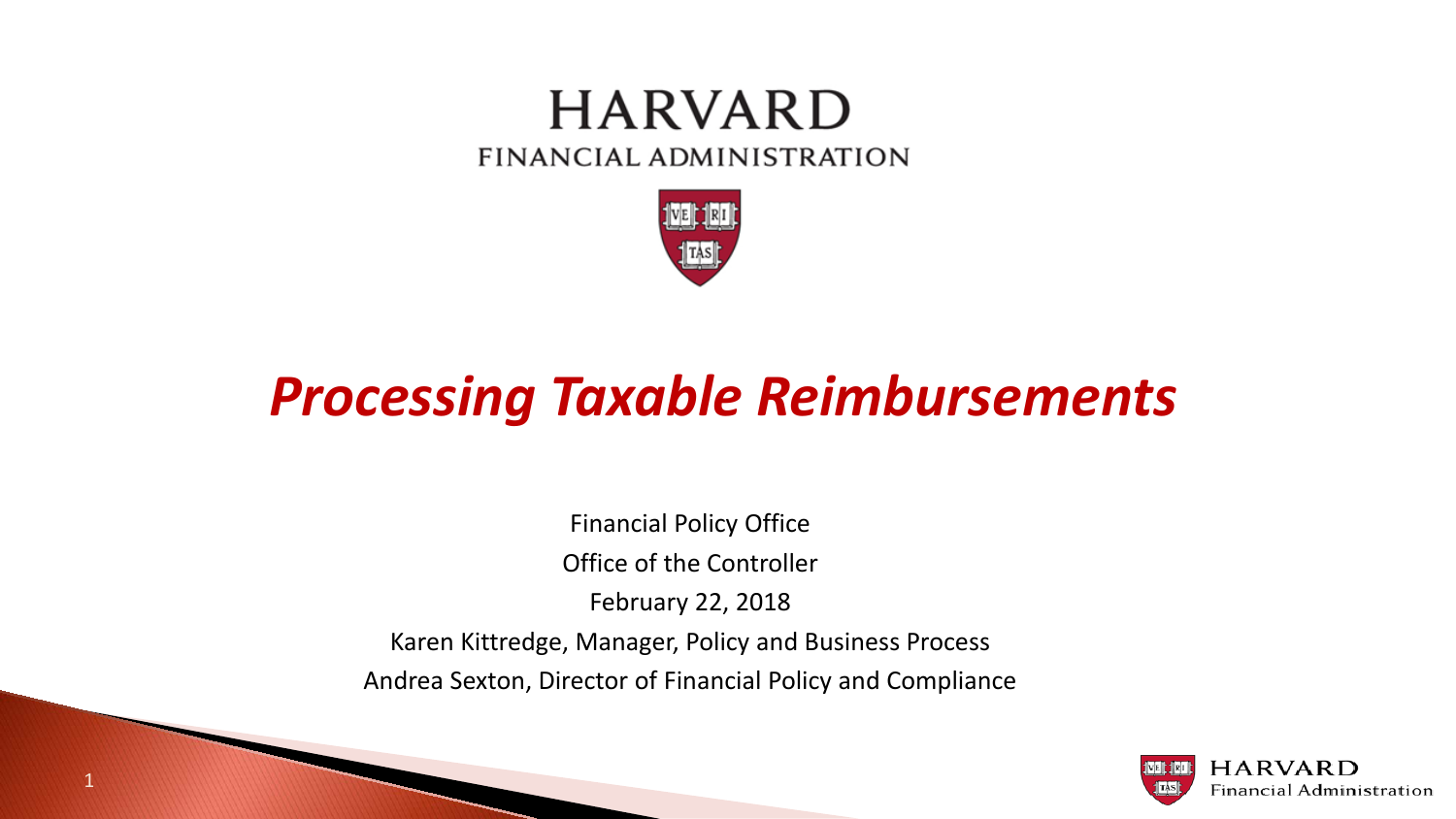#### **Financial Policy Website: policies.fad.harvard.edu**

| <b>Financial Policy Office</b> |                    |                                      |                                 | <b>FAQS</b>     | <b>CONTACT</b><br>$\alpha$ |
|--------------------------------|--------------------|--------------------------------------|---------------------------------|-----------------|----------------------------|
| HOME<br>About                  | Financial Policies | Other Policies & Reference Materials | People $\overline{\phantom{a}}$ | News & Events ▼ |                            |

#### HOME /

POLICY QUICKVIEW Responsible Office: Financial Policy Office

Date Effective: 9/2/1999

Date Revised: 3/1/2016 (Formerly

"Stewardship Responsibility"), early adoption of revision by School is

#### Responsibilities of Purchasers, Preparers and Approvers

NOTE NEW REVISION EFFECTIVE DATE OF 3/1/2016; EARLY ADOPTION OF REVISION BY SCHOOL IS **ALLOWED** 

#### **Policy Statement**

≻ **FULL POLICY Download/print.pdf** 

allowed

**APPENDIX** 

Template

One of Harvard's fundamental internal controls is the proper review and approval of transactions. Preparing or approving any part of a transaction is a significant responsibility. This policy defines and codifies the responsibilities of individuals who spend Harvard funds and who prepare and approve transactions. Individuals who spend funds or who prepare or authorize expenditures on behalf of the University have a stewardship responsibility to ensure those transactions are reasonable, appropriate, and have a proper University business purpose. All requisitions must be prepared properly with adequate support and be reviewed and approved by designated individuals. If a transaction has multiple approvers, every approver is accountable for the elements of the transaction that he or she approves.

#### **Reason for Policy**

Harvard has an obligation to safeguard its resources, adhere to donor and sponsor terms, and comply with all internal policies and external regulations.

• ROPPA Training Prerequisite • Online ROPPA Training (PIN **Protected** 

**Appendix: Responsibilities by Role** 

• Informational Brochure: Reference **Guide for Purchasers** 

• Business Expense **Reimbursements Policy** 

**RELATED RESOURCES** 

• Conflicts of Interest or Commitment

- Faculty Financial Conflict of **Interest Policy**
- Fraud Reporting and Awareness Policy
- · Purchasing Card Policy **Restricted Fund Spending Compliance Policy**

· Risk Management and Audit

**Who Must Comply** 

This policy applies to all individuals who make purchases with University funds, or who prepare or approve transactions via Corporate Card, PCard, Web Reimbursement, or HCOM, as well as any transactions that feed into the Oracle e-business suite from other systems (e.g., Aleph, Presto, etc.)

#### **Procedures**

- 1. Spend Harvard resources prudently. Everyone who spends Harvard funds, either directly via a purchasing system (such as HCOM) or PCard, or indirectly, via Corporate Card or personal funds to be reimbursed, has an obligation to spend those funds with sound business judgment. Purchasers must ensure that each purchase is Harvard business-related and advances the work of the University, must spend according to budget or other approved funds, and must comply with Harvard policies and any sponsored or donor restrictions.
- 2. Prepare transactions properly. Employees who prepare a transaction are, at a minimum, responsible for ensuring the business purpose is complete and accurate, proper support is provided, and that the transaction is submitted for approval in a timely manner. Units, particularly those with centralized approval models, may place additional responsibilities on their preparers.

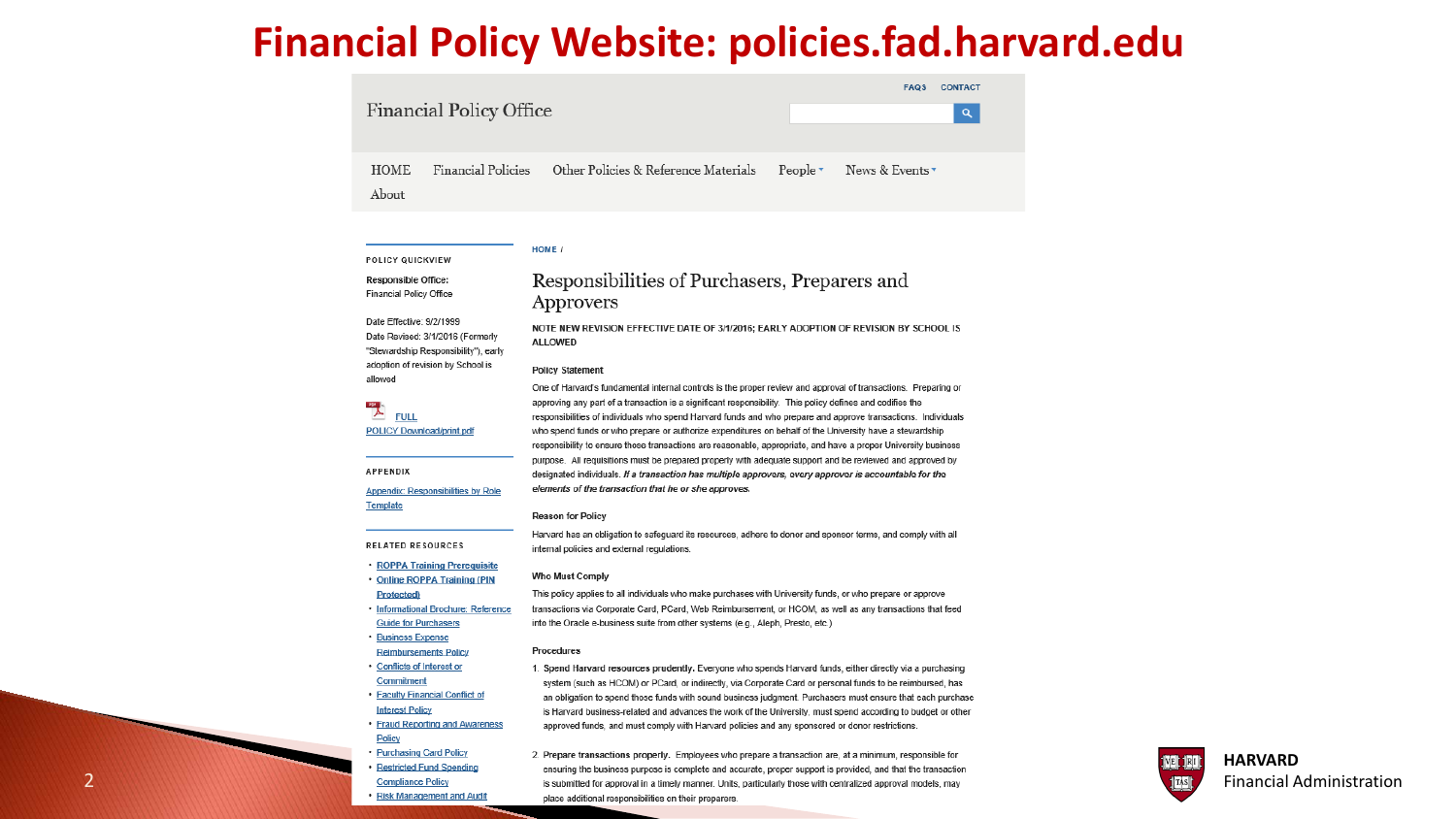# **Agenda**

- IRS Regulations
- Who qualifies as employee or nonemployee?
- What is taxable or reportable?
- Payment Types and Methods
	- Taxable Payments to Citibank
	- Taxable Payments to Employees
	- Taxable Payments to Nonemployees
- Additional Materials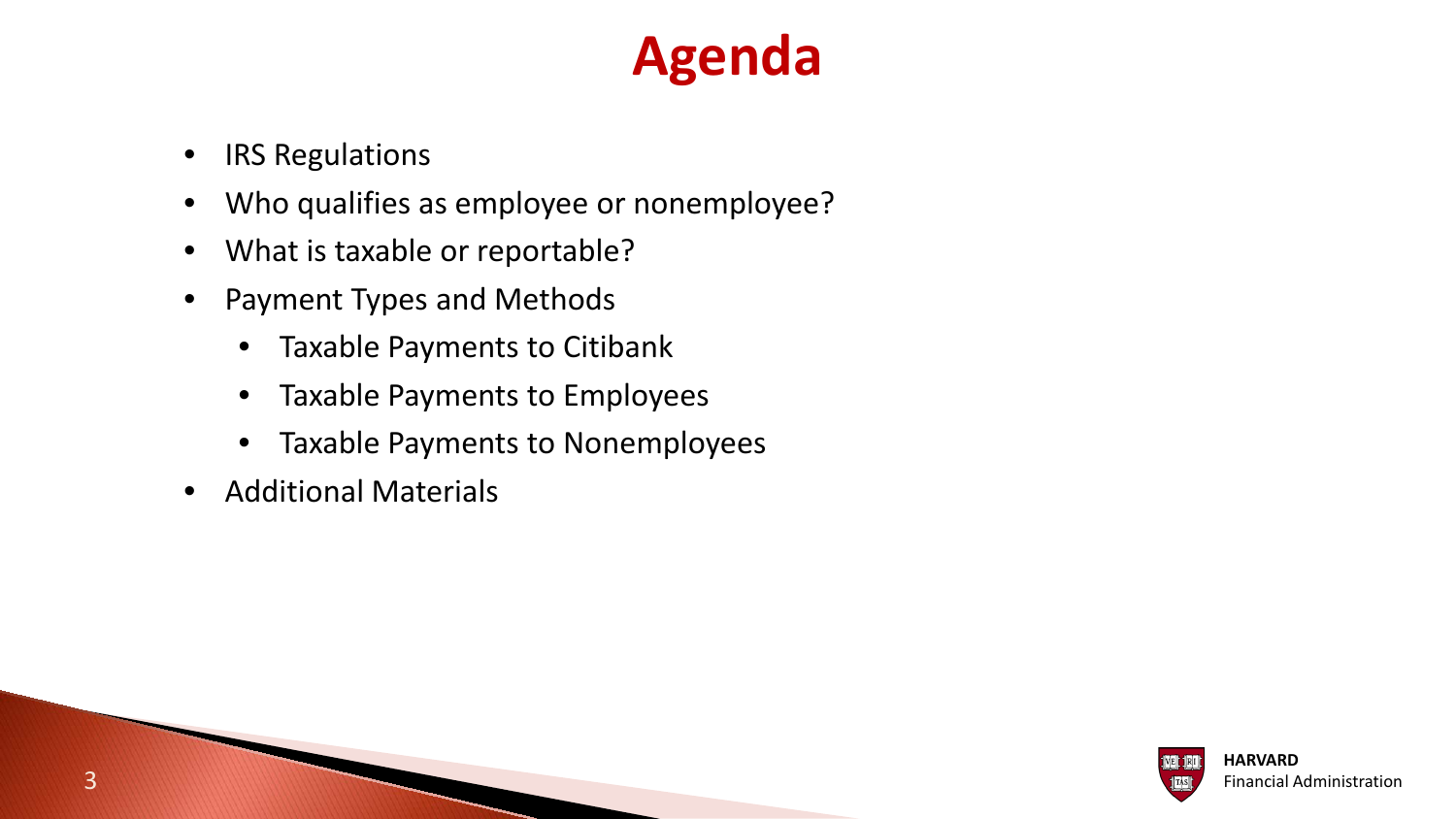# **Payments to Individuals: Taxable until proven not!**

- Any time Harvard gives money or other value to an individual, it can have tax implications.
- The "Accountable Plan" is the set of IRS rules Harvard must follow to ensure reimbursements are not taxable to the recipient/reimbursee.
- The rules aren't necessarily intuitive. Some expenses -- **even though they relate to work** – are still considered personal expenses (commuting, professional attire, etc.)

#### **SUMMARY OF ACCOUNTABLE PLAN RULES**

- Must be **substantially businessrelated** – not a personal expense
- Must be **substantiated** documented with receipts and business purpose
- Reimbursement request must be submitted timely (90 days)
- Amount reimbursed can't exceed actual expense

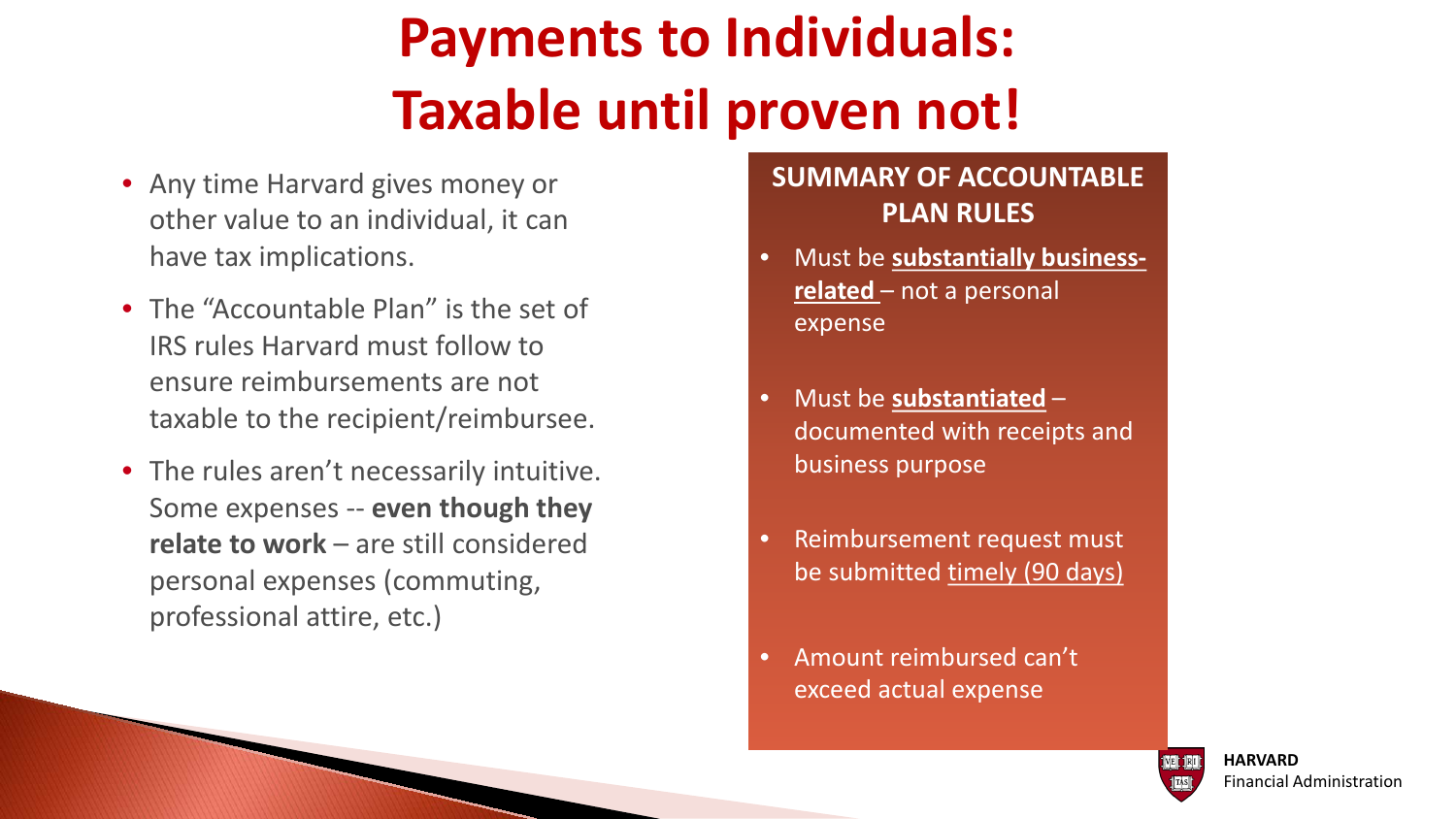# **Employee vs Nonemployee**

#### **Who is a Harvard Employee when processing taxable payments?**

| <b>Employee Type</b>                                                | Pay Group     | <b>Common Object Codes</b> |  |  |
|---------------------------------------------------------------------|---------------|----------------------------|--|--|
| Pay groups treated as EMPLOYEES for PAYMENT PROCESSING purposes:    |               |                            |  |  |
| <b>Weekly Trades</b>                                                | SPC, WPT, WRT | 6080, 6090                 |  |  |
| Bi-Weekly Non-Exempt (OT Eligible)                                  | POU, PON      | 6070                       |  |  |
| <b>Bi-Weekly Exempt</b>                                             | <b>PFX</b>    | 6050                       |  |  |
| <b>Monthly Faculty</b>                                              | <b>MFC</b>    | 6010, 6020, 6030, 6120     |  |  |
| <b>Internal Post Docs</b>                                           | <b>MIP</b>    | 6150, 6152                 |  |  |
| Pay groups treated as NONEMPLOYEES for PAYMENT PROCESSING purposes: |               |                            |  |  |
| *Weekly Temps (includes work-study)                                 | <b>WTM</b>    | 6110, 6120                 |  |  |
| <b>Monthly Teaching Fellow</b>                                      | <b>MTF</b>    | 6140                       |  |  |
| <b>External Post Doc</b>                                            | <b>MEP</b>    | 6450, 6452                 |  |  |
| <b>Student Stipend</b>                                              | <b>MST</b>    | 6440                       |  |  |

- Students on a payroll should follow the employee gift policy thresholds.
- Payments to individuals or independent contracts are not allowed on the Corporate Card, PCard or out-of-pocket.

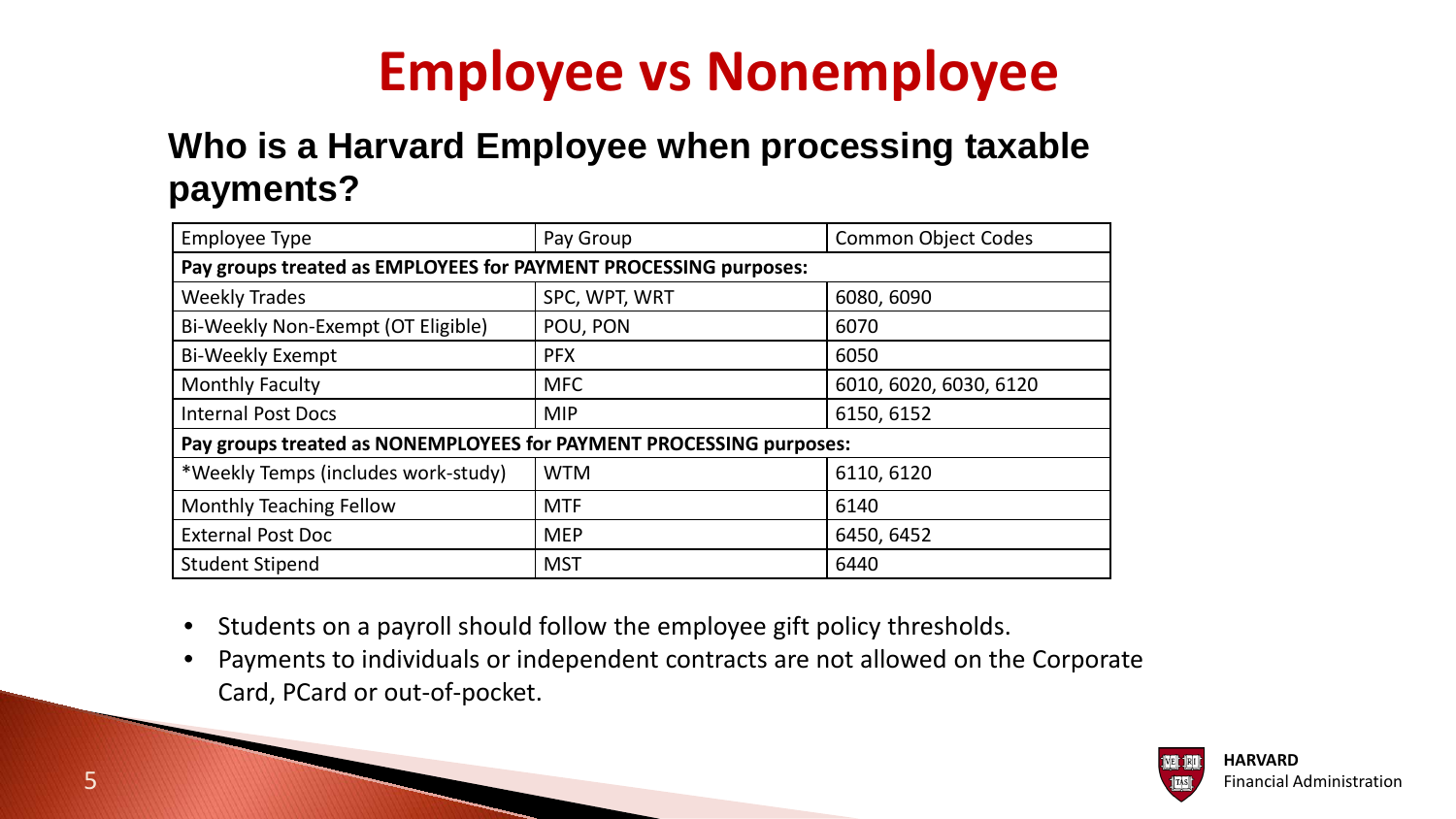### **What could be considered taxable or reportable?**

**Unallowable**: Personal expenses of any kind (e.g., services, goods, credit card annual fees, rewards, and finance charges – *even if the purchaser intends to reimburse Harvard for the cost of the purchase*).

Common examples of payments that must be processed as taxable include:

- **Late Reimbursement (LRB):** Late reimbursements apply to Harvard employees whose electronically-approved reimbursement requests are received by Travel, Reimbursements and Card Services 91-182 days after the expense has been incurred or trip end date. All expenses with a transaction date greater than183 days will not be reimbursed.
- **Gift Certificates/Gift Cards:** Gift certificates/cards of any amount are ALWAYS taxable income to an employee (this includes students who will receive a W2 in a current tax year). Gift certificates/cards over \$100 may be taxable to nonemployees. See the Policy on [Gifts and Celebratory Events for Employees and Nonemployees](https://policies.fad.harvard.edu/pages/employee-gifts-and-celebratory-events) and the [Gift Policy Updates and FAQs](https://policies.fad.harvard.edu/files/fad_policies/files/2017jun08_gift_policy_update_faq_final.pdf) for additional information.
- **Gifts over Certain Thresholds:** Tangible gifts over \$100 are taxable. Employee gifts given for longer-service or retirement valued over\$400 are taxable.
- **House Hunting or Moving Expenses**: Effective January 1, 2018, payments to an individual or a vendor (e.g., moving company) are taxable to an employee.
- **Other Taxable Payments:** Examples of other taxable payments may include VISA or passport fees for family members, legal fees regarding house closings, etc.
- **3rd Party Payments:** Third party payments may include payments to a moving company for an employee move or reimbursing an individual for housing expenses (where the landlord must be flagged as receiving the



income).

**CONTRACTOR**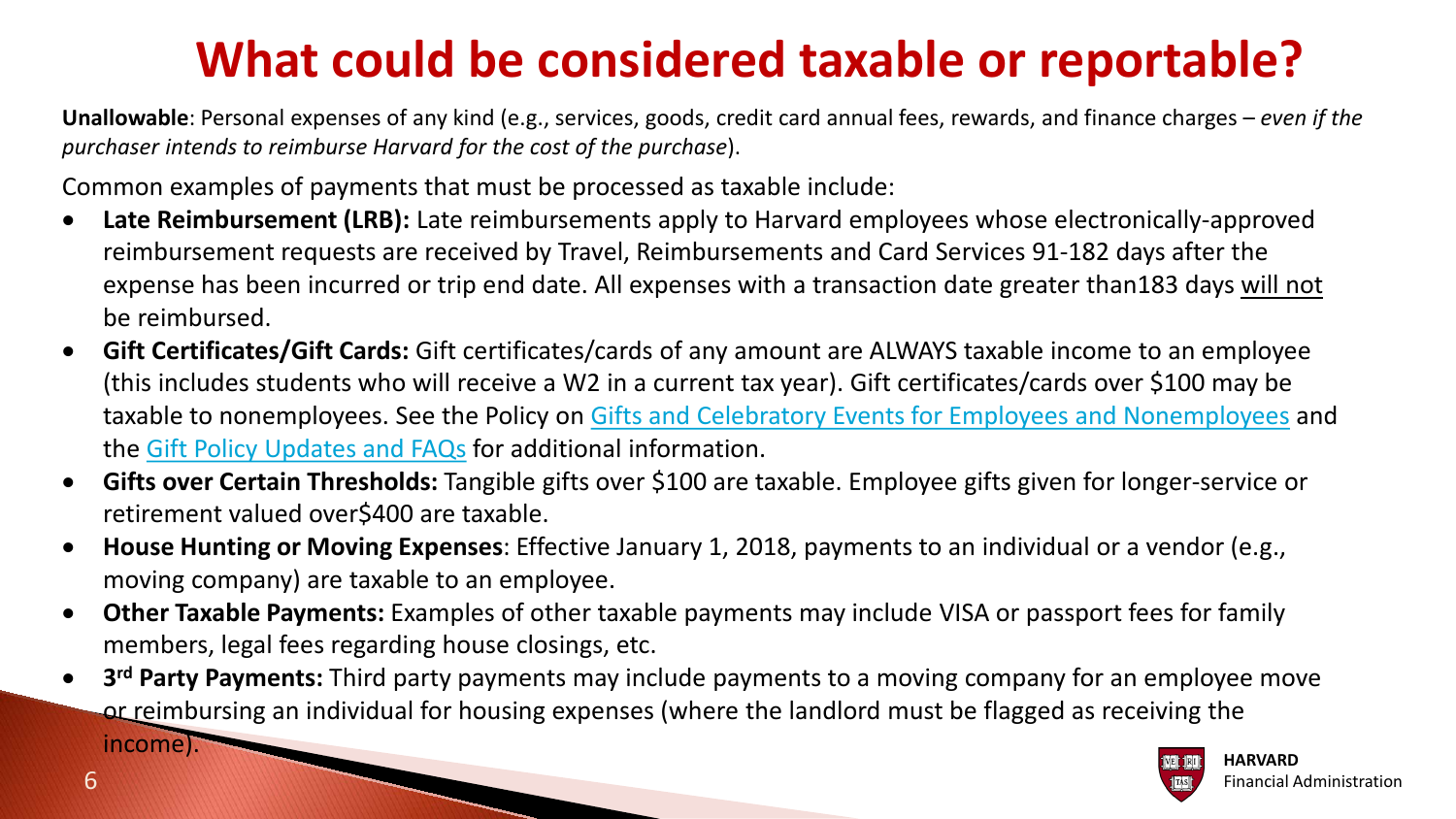## **Late Reimbursements When are they taxable or reportable?**

**Harvard employees**: Concur reports must be submitted to Travel and Reimbursements using the below time table.

**Non Harvard employees**: While reimbursements to non-employees are not technically bound by the same 90-day deadline, Harvard encourages units to pay non-employee expenses in the same fiscal quarter as they are incurred.

| Days after trip or transaction date                                                                        | <b>Result</b>                                                                                                                                                                                                             |
|------------------------------------------------------------------------------------------------------------|---------------------------------------------------------------------------------------------------------------------------------------------------------------------------------------------------------------------------|
| 0-90<br>Days after trip end date (preferably w/in 60 days)<br>Days after non trip-related expense incurred | No tax implications<br>Expenses on Corporate Card should be paid by<br>statement due date                                                                                                                                 |
| 91-182<br>Days after trip end date<br>Days after non trip-related expense incurred                         | Expenses treated as income to employee – must be<br>processed as additional pay with taxes withheld<br>May NOT be grossed up<br>Corporate cards should be processed before 90 days to<br>avoid non-reimbursable late fees |
| $183+$<br>Days after trip end date<br>Days after non trip-related expense incurred                         | Expenses may NOT be paid with University funds                                                                                                                                                                            |

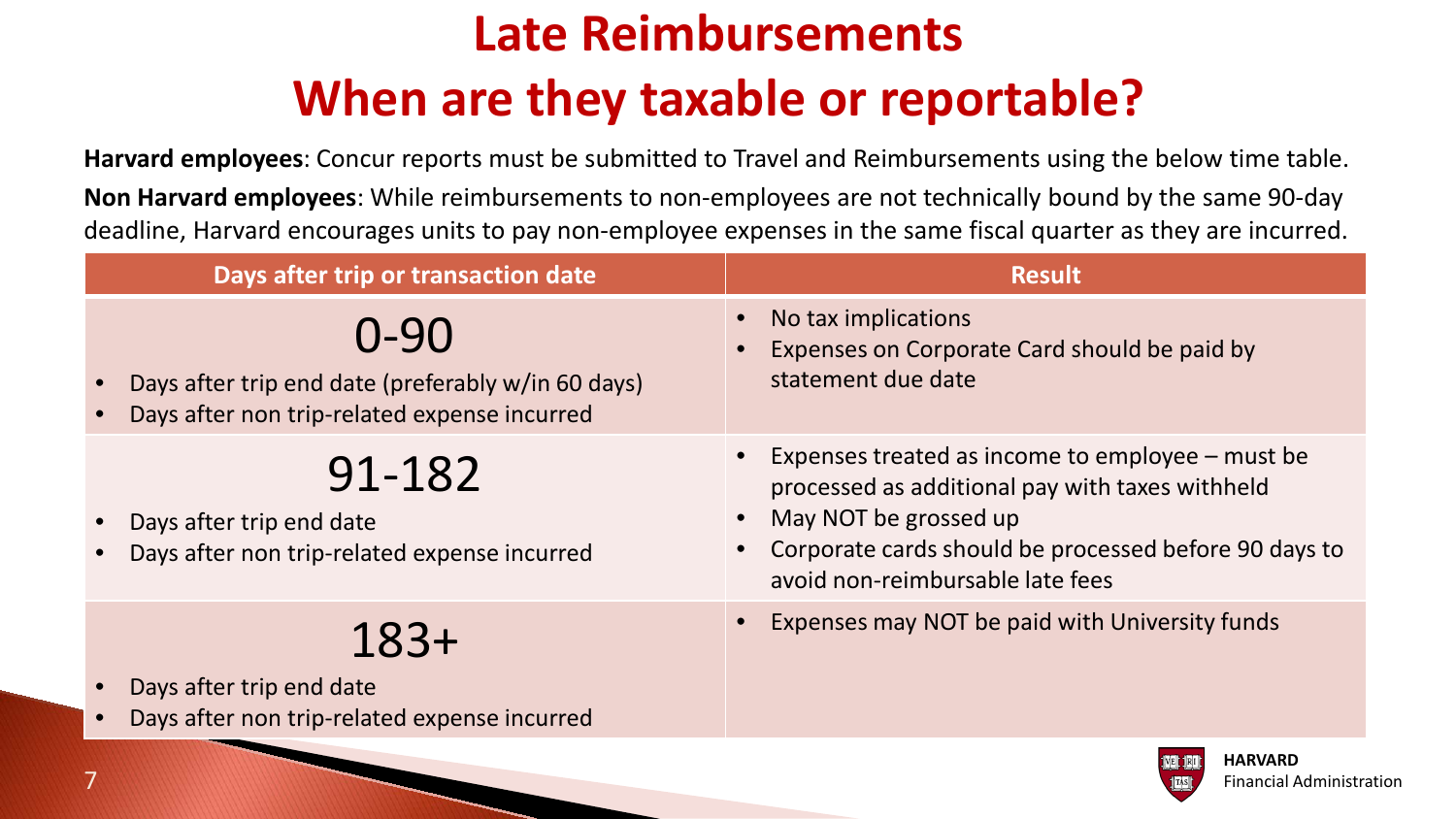### Taxability of Gifts to U.S. Citizens, Residents and Nonresident Aliens

|                                                                                                                                             | Is the gift taxable to the recipient?                                                                                                                                                                                                      |                                                                                       |                                                                                                                                                                                                                                                                                                                 |                   |
|---------------------------------------------------------------------------------------------------------------------------------------------|--------------------------------------------------------------------------------------------------------------------------------------------------------------------------------------------------------------------------------------------|---------------------------------------------------------------------------------------|-----------------------------------------------------------------------------------------------------------------------------------------------------------------------------------------------------------------------------------------------------------------------------------------------------------------|-------------------|
| Scenario                                                                                                                                    | Employee<br>who has held a Harvard job (whether<br>benefits-eligible or not) in the current<br>calendar year or will receive a W-2 or<br>1042S. This includes individuals on the<br>temporary, weekly payroll (student or<br>non-student). |                                                                                       | Nonemployee<br>An employee is defined as an individual A nonemployee is defined as an individual<br>who has not held a Harvard job (whether<br>benefits-eligible or not) in the current<br>calendar year. This include students,<br>nonemployee fellows, or others. Stipendees<br>are not considered employees. |                   |
|                                                                                                                                             | <b>Faculty or Staff</b>                                                                                                                                                                                                                    | <b>Harvard Students</b><br>Holds/held a job at<br>Harvard in the<br>current tax year. | <b>Harvard Students</b><br>Have not held a<br>Harvard job in the<br>current tax year.                                                                                                                                                                                                                           | Nonemployee       |
| Cash and gift certificates for any amount                                                                                                   | <b>YES</b>                                                                                                                                                                                                                                 | <b>YES</b>                                                                            | NO <sup>(e)</sup>                                                                                                                                                                                                                                                                                               | NO <sup>(e)</sup> |
| Tangible personal property– occasional <sup>(a)</sup> \$100 or<br>less                                                                      | <b>NO</b>                                                                                                                                                                                                                                  | <b>NO</b>                                                                             | <b>NO</b>                                                                                                                                                                                                                                                                                                       | <b>NO</b>         |
| Tangible personal property valued greater than<br>$$100^{(b)}$                                                                              | <b>YES</b>                                                                                                                                                                                                                                 | <b>YES</b>                                                                            | <b>YES</b>                                                                                                                                                                                                                                                                                                      | <b>YES</b>        |
| Tangible personal property valued at \$400 or less<br>for longer-service employees' service milestone or<br>retirement gifts <sup>(c)</sup> | <b>NO</b>                                                                                                                                                                                                                                  | N/A                                                                                   | N/A                                                                                                                                                                                                                                                                                                             | N/A               |
| Tangible personal property valued over \$400 <sup>(d)</sup> for<br>longer-service employees' service milestone or<br>retirement gifts.      | <b>YES</b>                                                                                                                                                                                                                                 | N/A                                                                                   | N/A                                                                                                                                                                                                                                                                                                             | N/A               |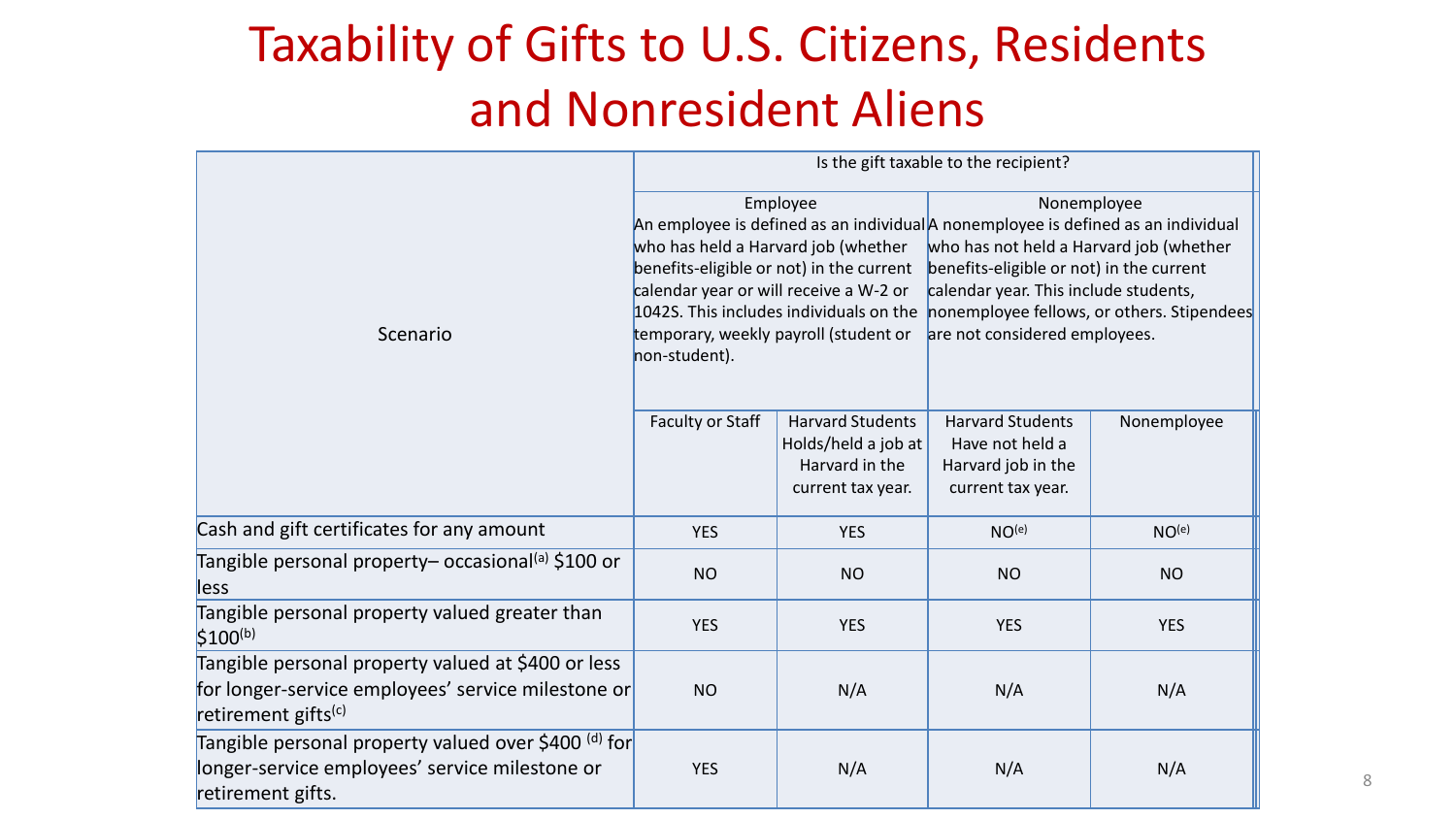### **Employee Moving Expenses**

#### **Before an offer of employment is accepted**:

Payment of expenses such as airfare, hotel, and meals during the recruitment process are not taxable and any out-of-pocket expenses may be processed as a nonemployee reimbursement (NR). Please be sure the individual's VISA status allows reimbursement of expenses.

#### **After an employment offer is accepted**:

Effective 1/1/2018, all permanent staff and faculty moving expenses are considered taxable after an employment offer is accepted. Payments and reimbursements issued for expenses incurred between the time an individual accepts an offer and the employee start date are considered taxable. Harvard should not pay directly for these expenses (e.g., airfare or lodging expenses paid through BCD or Citibank). These expenses should be a reimbursement to the new employee or paid as additional compensation 3rd party payment to a vendor. These types of expenses may include pre-move house hunting costs, sign on bonus or other contractual agreement, moving costs, housing or other negotiated payments.



9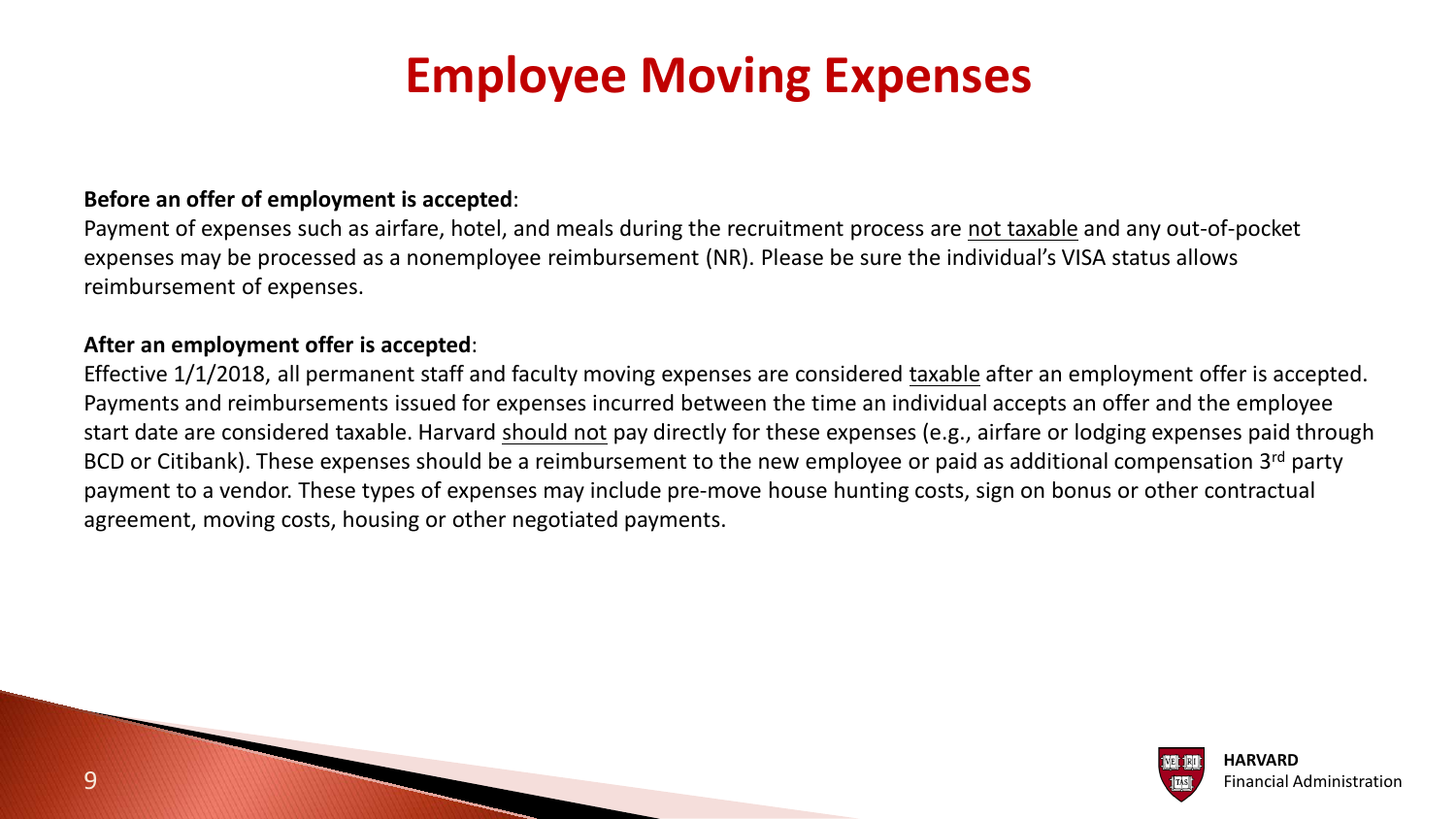#### **Processing Taxable Employee Moving Expenses**

| <b>Payment or Reimbursement</b>                                                                                                                                 | <b>Form to Use</b>                                                                                                                                                                                                  | <b>Earnings and Object Code</b>                                     | <b>NOTES</b>                                                                                                                                                                      |
|-----------------------------------------------------------------------------------------------------------------------------------------------------------------|---------------------------------------------------------------------------------------------------------------------------------------------------------------------------------------------------------------------|---------------------------------------------------------------------|-----------------------------------------------------------------------------------------------------------------------------------------------------------------------------------|
| Pay Employee (as taxable reimbursement)<br>No gross up                                                                                                          | <b>Additional Pay Upload Template</b><br><b>OR</b><br>Pay Form - Addl Pay Preparer<br><b>OR</b><br>Payline Transaction Form for off-cycle<br>checks (hardship only)                                                 | MVN - Nonqualified moving exp to emp<br>Object code 6200            | Receipts remain on file with tub/unit.<br>Follow tub/unit established payroll<br>approval process and send completed<br>and signed Add Pay Form to the<br>Central Payroll Office. |
| Pay Employee (as taxable reimbursement)<br><b>Gross up</b><br>(At the discretion of the school or unit if<br>budget and funding allow it.)                      | Additional Pay Form - Gifts/3rd Party<br><b>OR</b><br>Payline Transaction Form for off-cycle<br>checks (hardship only)                                                                                              | MVN - Nonqualified moving exp to emp<br>Object code 6200            | Receipts remain on file with tub/unit.<br>Follow tub/unit established payroll<br>approval process and send completed<br>and signed Add Pay Form to the<br>Central Payroll Office. |
| Pay Vendor (e.g., moving company - taxable<br>income to employee)                                                                                               | Additional Pay Form - Gifts/3rd Party<br>Include invoice with request                                                                                                                                               | MV3 – Nonqualified moving exp to $3rd$<br>party<br>Object code 6200 | Must be grossed-up to cover taxes.<br>Follow tub/unit established payroll<br>approval process and send completed<br>and signed Add Pay Form to the<br>Central Payroll Office.     |
| Pay Citibank or TAF<br>Harvard should not charge moving expenses<br>via Citibank or BCD Travel Authorization Forms<br>(TAF) - it is taxable income to employee. | Complete and attach and Additional<br>Pay Form - Gifts/3rd Party to the<br>Concur report if a Citibank charge or<br>send a completed Additional Pay Form<br>- Gifts/3rd Party to Central Payroll if<br>BCD payment. | MV3 - Nonqualified moving exp to $3rd$<br>party<br>Object code 6200 | Must be grossed-up to cover taxes<br>In comments please note:<br><b>NO CHECK REQUIRED</b>                                                                                         |

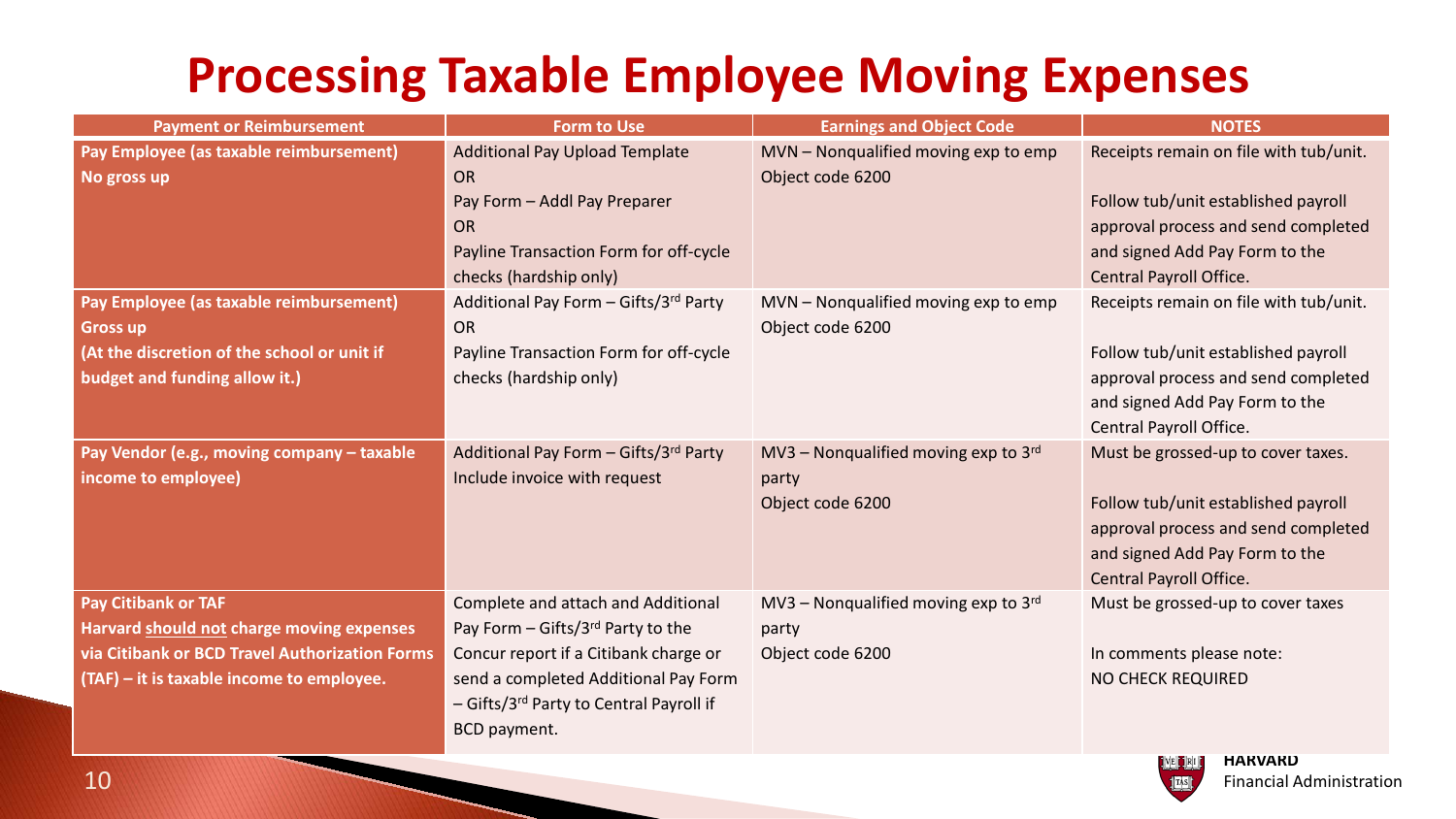# **Payments to Citibank**

**Payment Type: Processed through Concur with a payment to Citibank**

**Required Signature: Concur approver may sign the additional compensation form. The additional compensation form acts as a flag for Central Payroll to adjust an individual's W2.** 

**Payment: No check is issued to the individual. Payment is to Citibank.**

|                                                               | Description                                                                                         | Form                                                                                                                       | <b>Earnings Code/Object Code</b> |
|---------------------------------------------------------------|-----------------------------------------------------------------------------------------------------|----------------------------------------------------------------------------------------------------------------------------|----------------------------------|
| Late Employee Reimbursements                                  | Expenses or trip end date between<br>91-182 days                                                    | Pay Form - Additional Pay or<br>Additional Pay - One/Recurring<br>Form<br>Cannot gross-up                                  | LRB/6204                         |
| <b>Gift Card/Certificates for</b><br><b>Employees</b>         | Gift cards/certificates are always<br>taxable to Harvard employees                                  | Additional Pay - Gift/3rd Party Form<br>Must gross-up                                                                      | GTX/6200                         |
| Gifts to Employees over \$100                                 | Gifts to employees                                                                                  | Additional Pay - Gift/3rd Party Form<br>Must gross-up                                                                      | GTX/6200                         |
| Longer-service or retirement gifts<br>to Employees over \$400 | The value over \$400 for longer-<br>service or retirement gifts for<br>employees is taxable         | Additional Pay - Gift/3rd Party Form<br>List only the amount over the \$400<br>Must gross-up                               | GTX/6200                         |
| <b>Moving Expenses</b>                                        | All pre-moving and moving<br>expenses are taxable after an offer<br>of employment has been accepted | Additional Pay - Gift/3rd Party Form<br>Gross-up at the discretion of the<br>school or unit if budget and funding<br>allow | MVN/MV3/6200                     |
| Gifts/Gift Certificates/Prizes over<br>\$100 to nonemployees  | Gifts, gift certificates, prizes or<br>awards over \$100 to nonemployees                            | Additional Pay - Gift/3rd Party Form<br>Must gross-up                                                                      | GTX/6200<br>on                   |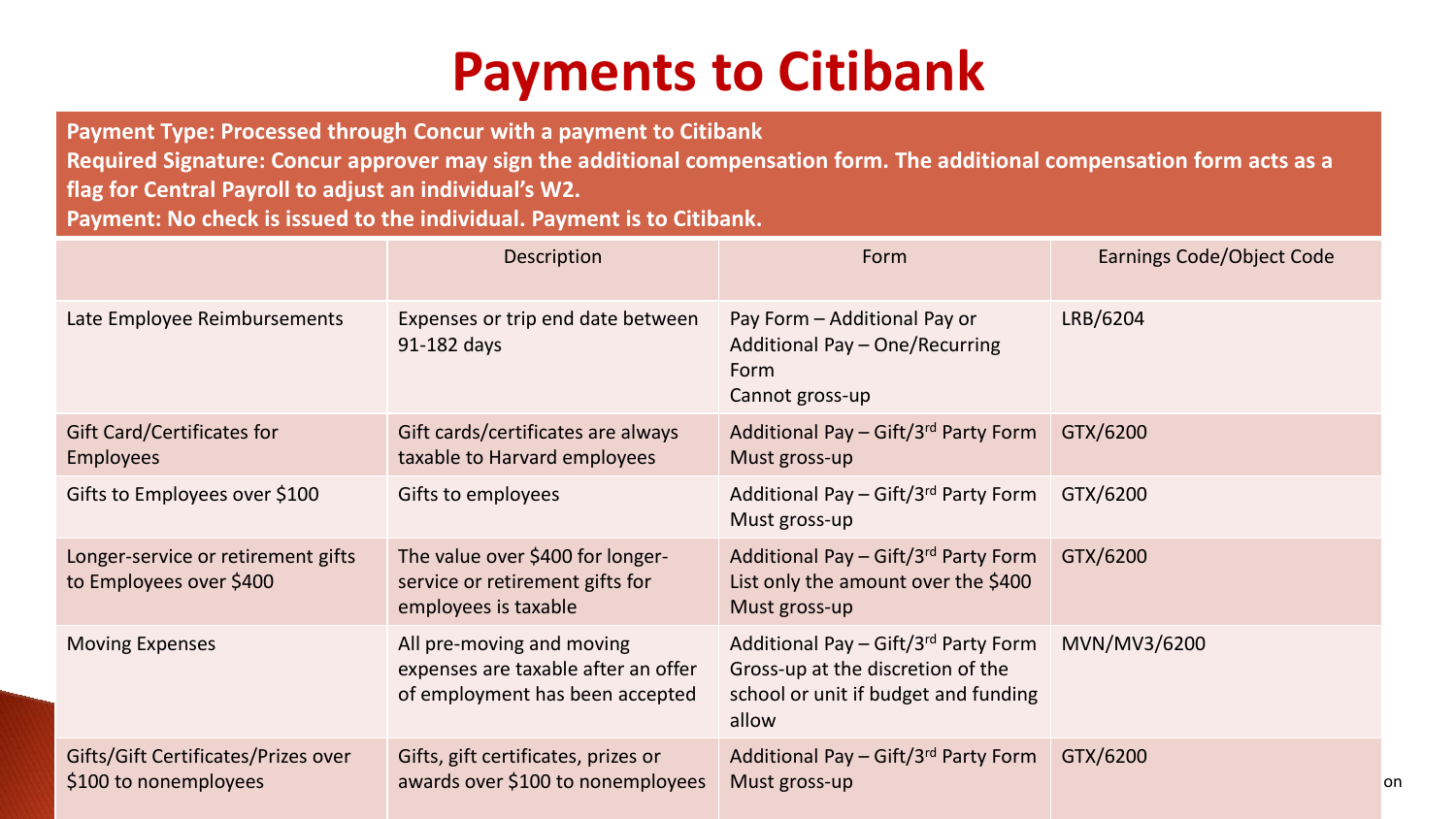## **Payments to Employee**

**Payment Type: Processed through PeopleSoft with payment to the employee via paycheck or an off-cycle check. Required Signature: Follow tub/unit-established payroll approval process. Payment: Payment will be to the individual who incurred the expense.**

|                                                               | Description                                                                                         | Form                                                                                                                                                           | Earnings<br>Code<br><b>Object Code</b> |
|---------------------------------------------------------------|-----------------------------------------------------------------------------------------------------|----------------------------------------------------------------------------------------------------------------------------------------------------------------|----------------------------------------|
| Late Employee Reimbursements                                  | Expenses or trip end date between 91-182<br>days                                                    | Pay Form - Additional Pay or Additional Pay - One/Recurring Form<br>Cannot gross-up                                                                            | <b>LRB</b><br>6204                     |
| <b>Gift Card/Certificates for</b><br><b>Employees</b>         | Gift cards/certificates are always taxable to<br>Harvard employees                                  | Additional Pay - Gift/3rd Party Form<br>Gross-up at the discretion of the school or unit if budget and<br>funding allow                                        | <b>GTX</b><br>6200                     |
| Gifts to Employees over \$100                                 | Gifts to employees                                                                                  | Additional Pay - Gift/3rd Party Form                                                                                                                           | <b>GTX</b><br>6200                     |
| Longer-service or retirement<br>gifts to Employees over \$400 | The value over \$400 for longer-service or<br>retirement gifts for employees is taxable             | Additional Pay - Gift/3rd Party Form<br>List only the amount over the \$400<br>Gross-up at the discretion of the school or unit if budget and<br>funding allow | <b>GTX</b><br>6200                     |
| <b>Moving Expenses</b>                                        | All pre-moving and moving expenses are<br>taxable after an offer of employment has been<br>accepted | Additional Pay - Gift/3rd Party Form<br>Gross-up at the discretion of the school or unit if budget and<br>funding allow                                        | MVN/MV3<br>6200                        |
| Gifts/Gift Certificates/Prizes over<br>\$100 to nonemployees  | Gifts, gift certificates, prizes or awards over<br>\$100 to nonemployees                            | Additional Pay - Gift/3rd Party Form<br>Gross-up at the discretion of the school or unit if budget and<br>funding allow                                        | <b>GTX</b><br>6200                     |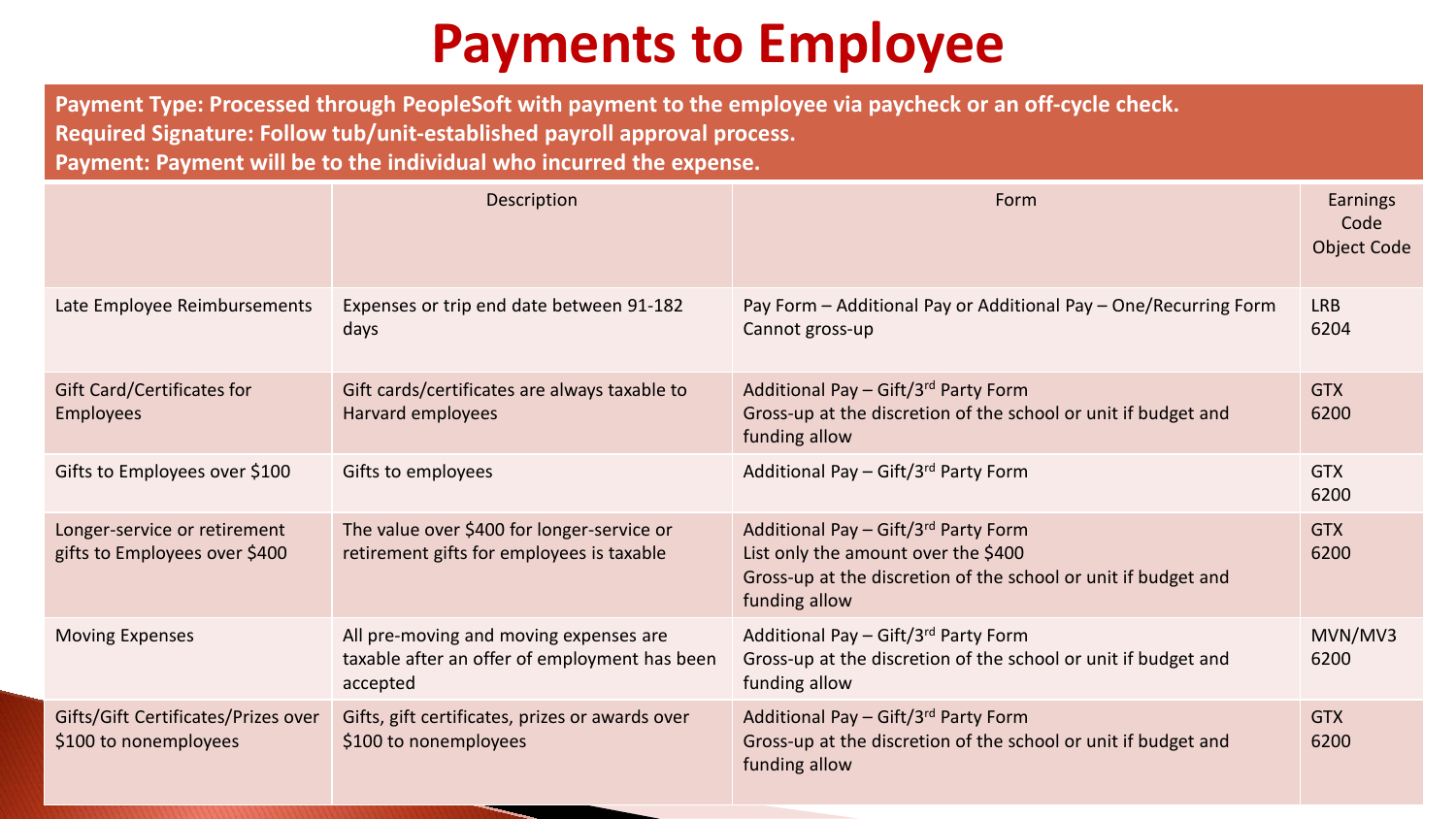### **Payments to a Nonemployee or Third Party**

**Payment Type: Processed through HCOM.**

**Required Signature: Follow tub/unit-established HCOM submission and approval process.**

**Payment: Payment will be to the individual who incurred the expense but individual responsible for taxes will be flagged to receive a 1099 if necessary.**

|                                                                          | Example                                                                                                    | <b>Process</b>                                                               |
|--------------------------------------------------------------------------|------------------------------------------------------------------------------------------------------------|------------------------------------------------------------------------------|
| Gifts over \$100                                                         | Faculty member asks a teaching fellow to purchase a<br>gift card over \$100 to be given for a course prize | Process as a 3 <sup>rd</sup> party/alternate payee<br><b>Payment Request</b> |
| Moving Expenses - New Employee with<br>no HUID or PeopleSoft Appointment | All pre-moving and moving expenses are taxable after<br>an offer of employment has been accepted.          | Process as a 3 <sup>rd</sup> party/alternate payee<br><b>Payment Request</b> |

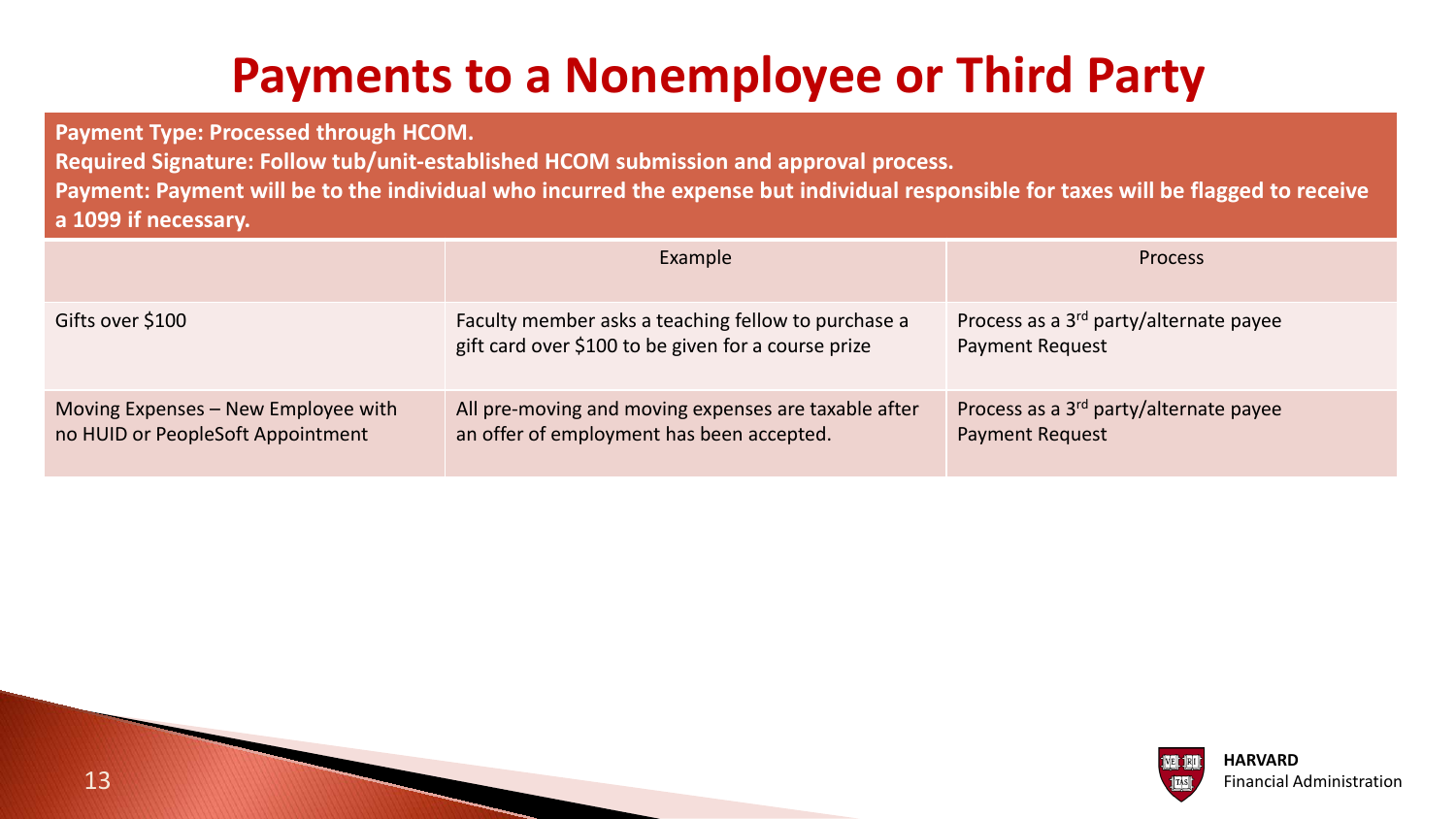#### **HCOM 3rd Party/Alternate Payee Process**

- 1. Set the individual who received the gift or gift card or other taxable payment as a vendor in the HCOM system. Information required includes:
	- a. U.S. Citizen or Permanent Resident [W-9](https://www.irs.gov/uac/about-form-w9)
	- b. Foreign National [Foreign Individual Vendor Request](https://trainingportal.harvard.edu/Saba/Web_spf/NA1PRD0068/common/resources/resourcedetail/simrs000000000003677) Form. The individual must complete GLACIER before they will be activated in the HCOM System.
- 2. Once the individual who received the gift or gift card is active as a vendor, create a new site. In the first line of the *remit to site*, enter the word OR and the name of the individual to be reimbursed. Then complete the form using the mailing address of the person to be reimbursed. The check will be made payable to the vendor or the reimbursee with the check sent to the reimbursee (e.g., the check will show John Gift OR John Reimbursee and sent to John Reimbursee's address).
- 3. This site is for a one-time payment and will be inactivated after 30 days.

Complete and submit the HCOM request and all supporting documentation following tub/unit established approval processes.



14